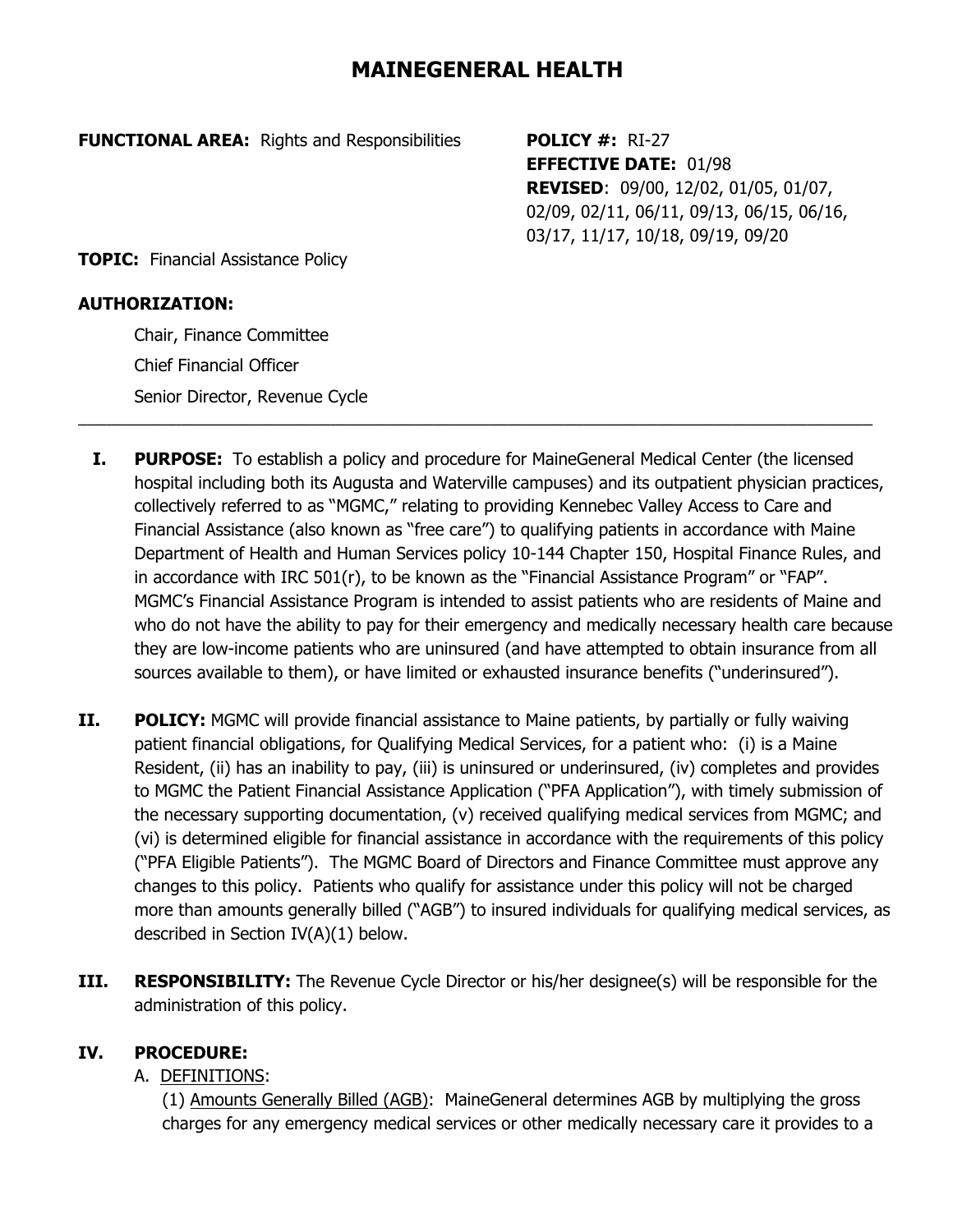FAP-eligible patient by an AGB percentage of 54.5%. MaineGeneral calculated the AGB percentage of 54.5% based on all claims allowed by Medicare and private health insurers over a specified 12-month look back period, divided by the associated gross charges for those claims. The calculation for AGB can be obtained from the Reimbursements Department upon request.

(2) Emergency Medical Conditions: Emergency medical conditions is defined in accordance with Title 42 U.S.C. § 1395dd(e)(1) (Emergency Medical Treatment and Active Labor Act (EMTALA)). Generally, a medical condition manifesting itself by acute symptoms of sufficient severity (including severe pain) such that the absence of immediate medical attention could reasonably be expected to result in placing the patient's health (or health of an unborn child) in serious jeopardy, serious impairment to bodily functions, or serious dysfunction of bodily organs.

(3) Federal Poverty Guidelines (FPG): Guidelines issued each year in the Federal Register by the U.S. Department of Health and Human Services (HHS). Generally, the Guidelines set a minimum amount of gross income that a family is estimated to need for food, clothing, transportation, shelter and other necessities; and it varies according to family size. Current guidelines can be referenced at [http://aspe.hhs.gov/POVERTY/.](http://aspe.hhs.gov/POVERTY/)

- a.) Income tests are established in accordance with DHHS MaineCare eligibility guidelines.
- b.) Family Unit (FU) as defined by DHHS Free Care Guidelines section 1.02, paragraph A (2).

(4) Maine Resident: Is an individual living in the state voluntarily with the intention of making a home in Maine. An individual who is visiting or is in Maine temporarily is not a resident. For example, visiting tourists, students, or temporary workers from out of state do not qualify as residents. A copy of the most recent Maine State Income Tax Return may be requested as proof of residency. A driver's license or state ID may also be used.

(5) Medically Necessary Care: Is defined as Inpatient and Outpatient Hospital Services provided for the purpose of evaluation, diagnosis or treatment of an injury, illness, disease or symptoms which otherwise untreated would post a threat to a patient's health status and there is no effective, more conservative or less costly course of treatment available.

(6) Otherwise Ineligible Services: Services that are not Medically Necessary and are therefore not eligible for Financial Assistance under this policy include:

- Elective, cosmetic, experimental, clinical research services
- Reproductive; some Endocrinology, and Infertility services
- Assistive hearing or listening devices
- Elective vision correction services including, but not limited to, LASEK, PRK, Conductive Keratoplasty, Intac's corneal ring segments, Custom contoured C-CAP, and Intraocular contact lens
- Patient convenience items, take home supplies, outpatient pharmacy, eyeglasses, durable medical equipment/supplies or program fees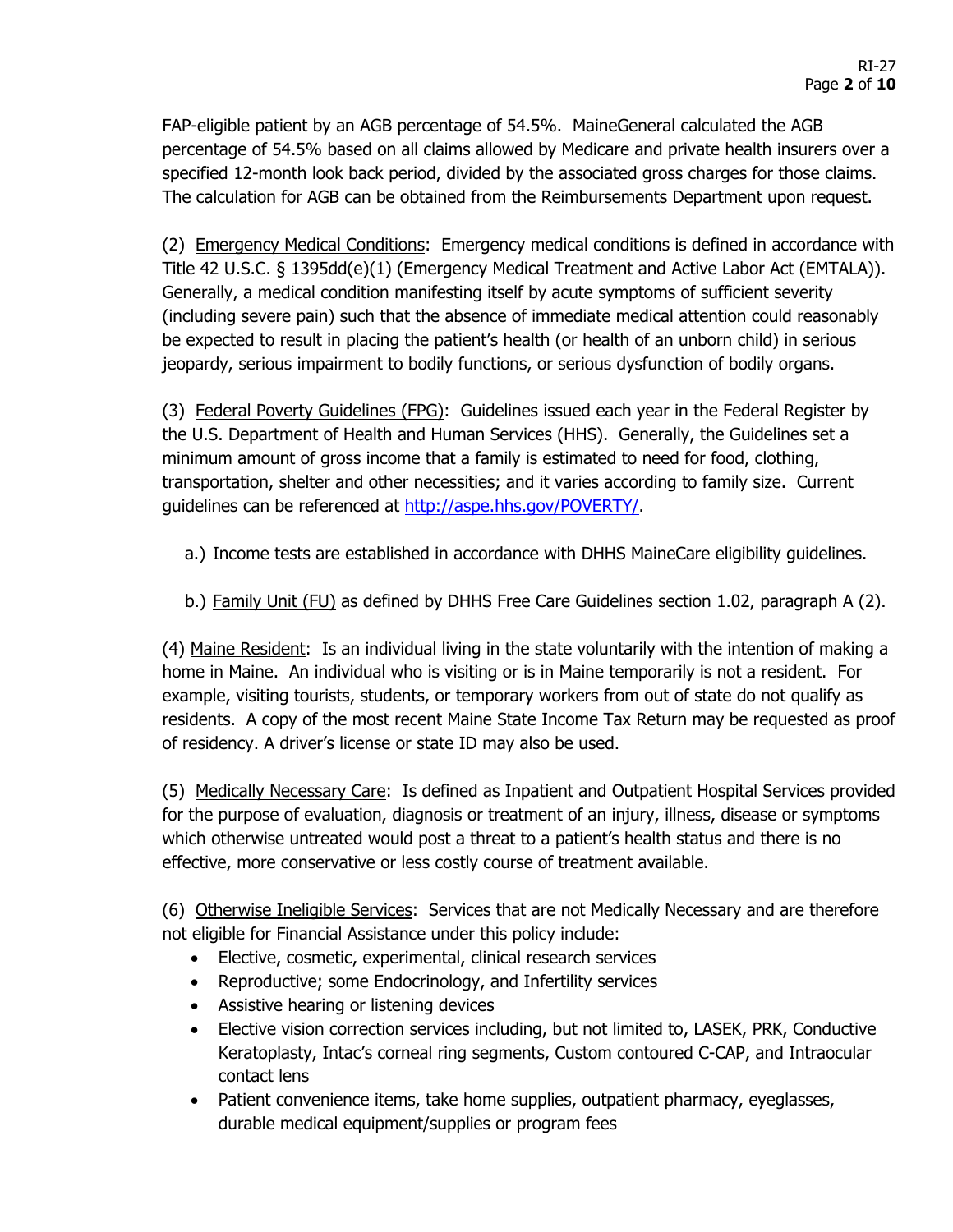- Services covered under grant funding or eligible for payment by another funding source
- Transplant-related services
- Bariatric related services, including pre-procedure testing
- Private duty nursing
- Dental services
- Services deemed non-covered by Medicare

(7) Qualifying Medical Services: Qualifying Medical Services by definition incudes emergency medical services necessary to treat emergency medical conditions and other medically necessary care provided by MGMC.

B. ELIGIBILITY FOR FINANCIAL ASSISTANCE: To be Eligible Applicants must meet the following requirements:

(1) Be a Maine Resident. All Maine resident patients who receive Qualifying Medical Services at MaineGeneral may apply for Financial Assistance. In unique or unusual circumstances, Non-Maine residents may receive Financial Assistance subject to the review and approval of the Chief Medical Officer of MGMC or as allowed under the Kennebec Valley Access to Care program.

- a.) This policy does not apply to international patients who come to Maine in order to seek treatment from a MGMC provider.
- (2) Have an Inability to pay as determined by MaineGeneral's Income (Section 2(a)) Guidelines.

| Type of Assistance | <b>Eligibility Guidelines</b>            | Percentage<br><b>Discount</b> |
|--------------------|------------------------------------------|-------------------------------|
| 1. Full Waiver     | $(1)$ FI at or below 150% of FPG         | 100% (AGB)                    |
| 2. Partial Waiver  | $(1)$ FI between 151% - 200% of FPG; and | 20% (AGB)                     |
|                    | (2) Qualify under Asset Test             |                               |
| 3. Partial Waiver  | $(1)$ FI between 201% - 225% of FPG; and | 0% (AGB)                      |
|                    | (2) Qualify under Asset Test             |                               |

a.) MGMC Income Eligibility Guidelines:

b.) MGMC Asset Test: Applicants with total household assets worth more than \$10,000 for an individual or \$12,000 for a household with greater than 1 member will not qualify for Kennebec Valley Access to Care or Free Care Partial Waiver.

(3) Be Uninsured or Underinsured. All Applicants must pursue public and/or private health insurance payment options for qualifying Medical Services provided by MGMC in conjunction with seeking assistance from MGMC. The Patient, or a Patient's Guarantor's, cooperation in applying for applicable state or federal programs and other identifiable funding sources, including but not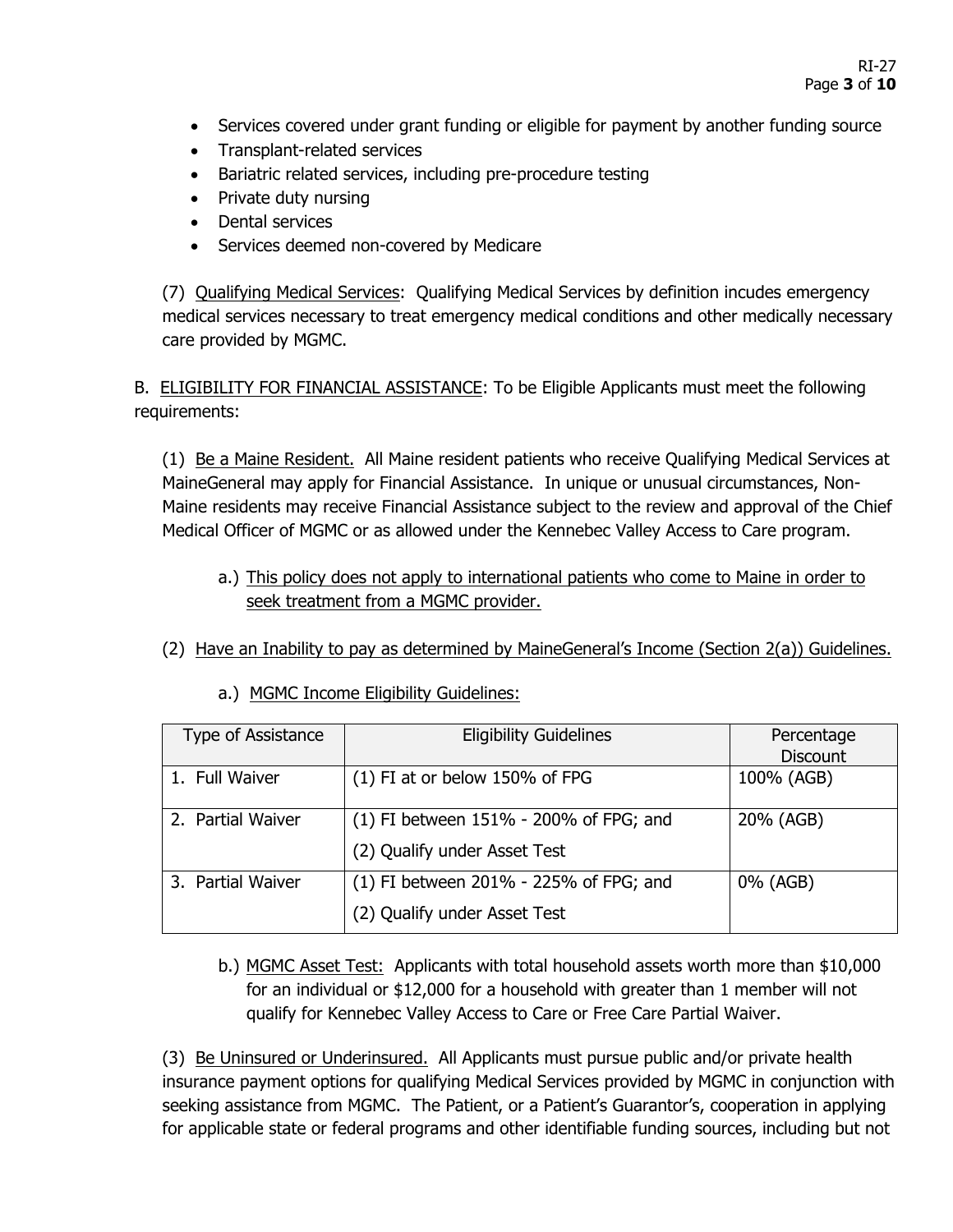limited to, COBRA coverage (a federal law allowing for a time-limited extension of health care benefits) is required. The Patient, or a Patient's Guarantor, who does not cooperate in applying for programs that could pay for the Patient's Healthcare Service may be denied Financial Assistance. MaineGeneral shall make affirmative efforts to help a Patient, or a Patient's Guarantor, apply for public and private programs. The Patient, or a Patient's Guarantor, must cooperate with any insurance claim submission and exhaust their insurance, potential insurance coverage, or cost share program before the Patient may become eligible for Financial Assistance from MGMC under this Policy.

- a.) If the individual seeking Financial Assistance meets the income guidelines but is covered by insurance or by state or federal programs of medical assistance, amounts remaining due after payment by the insurer or medical assistance program may be considered for a Financial Assistance Waiver for households at or below 150% FPL.
- b.) Financial Assistance may not be available for people who opt out of available and affordable insurance coverage. Affordable insurance coverage is considered to be insurance premiums and maximum out of pocket amounts that total 10% or less of gross annual income.
- c.) Financial Assistance is not typically available for:
	- Insurance payments
	- Insurance deductibles
	- Individuals who fail to reasonably comply with insurance requirements, such as obtaining authorizations or referrals.

(4) Submit a Patient Financial Assistance Application. The Patient, their Guarantor or other designated representative must complete and provide to MGMC the Patient Financial Assistance Application ("PFA Application"), with timely submission of all requested supporting documentation. The PFA Application and instructions describe all the supporting documentation required to be submitted as part of the application. Contact information for MGMC staff available to provide assistance in completing application forms is provided with the application. Additional information can be obtained by contacting the MaineGeneral Business Office at (207) 872-4680 or toll free 1-877-255-4680.

(5) Received Qualifying Medical Services from MGMC. Not all services provided by MGMC qualify for Financial Assistance, only Qualifying Medical Services as defined by this Policy are eligible. In rare situations where a treating practitioner considers a service otherwise ineligible by this Policy, to be Medically Necessary, the treating practitioner may request that the Chief Medical Officer review the services provided and make a case-specific determination of Medical necessity. If after review, the Chief Medical Officer determines the otherwise ineligible service is medically necessary, the service will be considered a qualifying Medical Service for that specific patient only.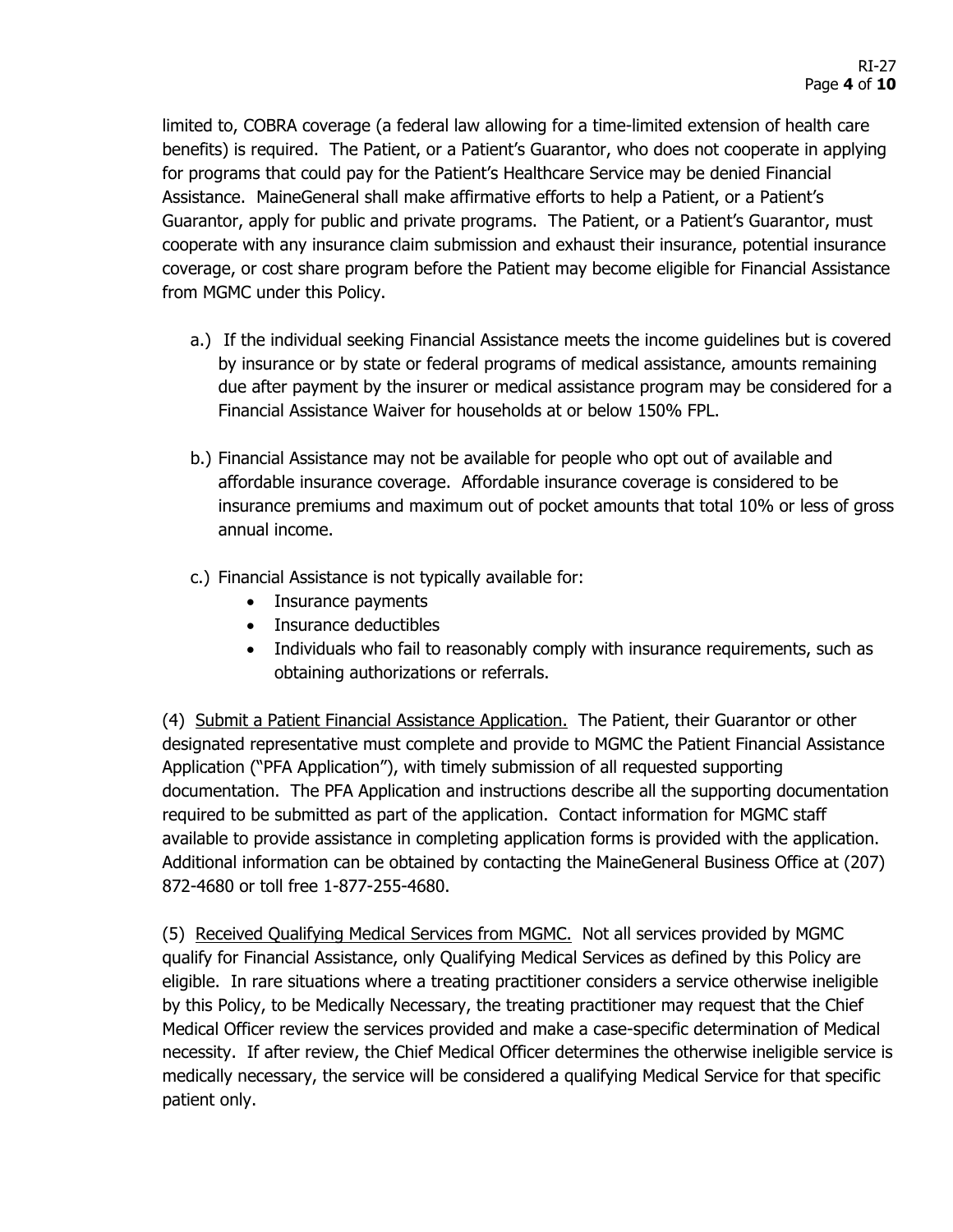- a.) MGMC reserves the right to modify the list of ineligible services under Section IV(A)(5)(a) at its discretion, in accordance with the definitions of this policy, and requirements of state and federal law.
- b.) MGMC maintains separately from this Policy and makes available free of charge to the Public, a list of Providers that provide Qualifying Medical services at MGMC under this program.
	- i.) This list is available online at the MGMC website and in paper upon request.
	- ii.) This list will include the date it was created and last updated.
	- iii.) All MGMC employed physician services are covered by this policy "as the hospital facility itself" and are not required to be listed individually.
- (6) Notice of Determination Decision. When determined eligible for Financial Assistance in accordance with the requirements of this Policy ("FAP Eligible Patients"), the decision will be in writing.
- C. POLICY COMMUNICATION NOTICE. MGMC shall make this Policy, a plain language summary of the Policy and PFA application form (the "Policy Documents") readily available in writing and free of charge to the public. MGMC shall widely publicize this policy and its Financial Assistance Program within the communities serviced by its hospital in the following ways:
	- (1) Education and Provision of Policy Information to Individuals: MGMC will educate and provide information about this policy on its website, availability of Financial Assistance brochure, and as part of patient bills by other methods determined by MGMC, including but not limited to the following:
		- a) MGMC Hospital Inpatients:

A Financial Counselor or designee will provide a written notice regarding the availability of the Financial Assistance Program to inpatients as appropriate.

In cases where patients are uninsured, financial counselors will follow up as appropriate, mailing information and scheduling follow up visits.

b) MGMC Hospital Outpatients:

Brochures describing our Financial Assistance Program are available at check-in areas. Initial patient bills also include notification of the availability of MGMC's Financial Assistance Program. Subsequent patient statements will also include notice to patients about the availability of the program.

- (2) Other Kinds of Notification:
	- a) The Policy Documents are posted on the MGMC website.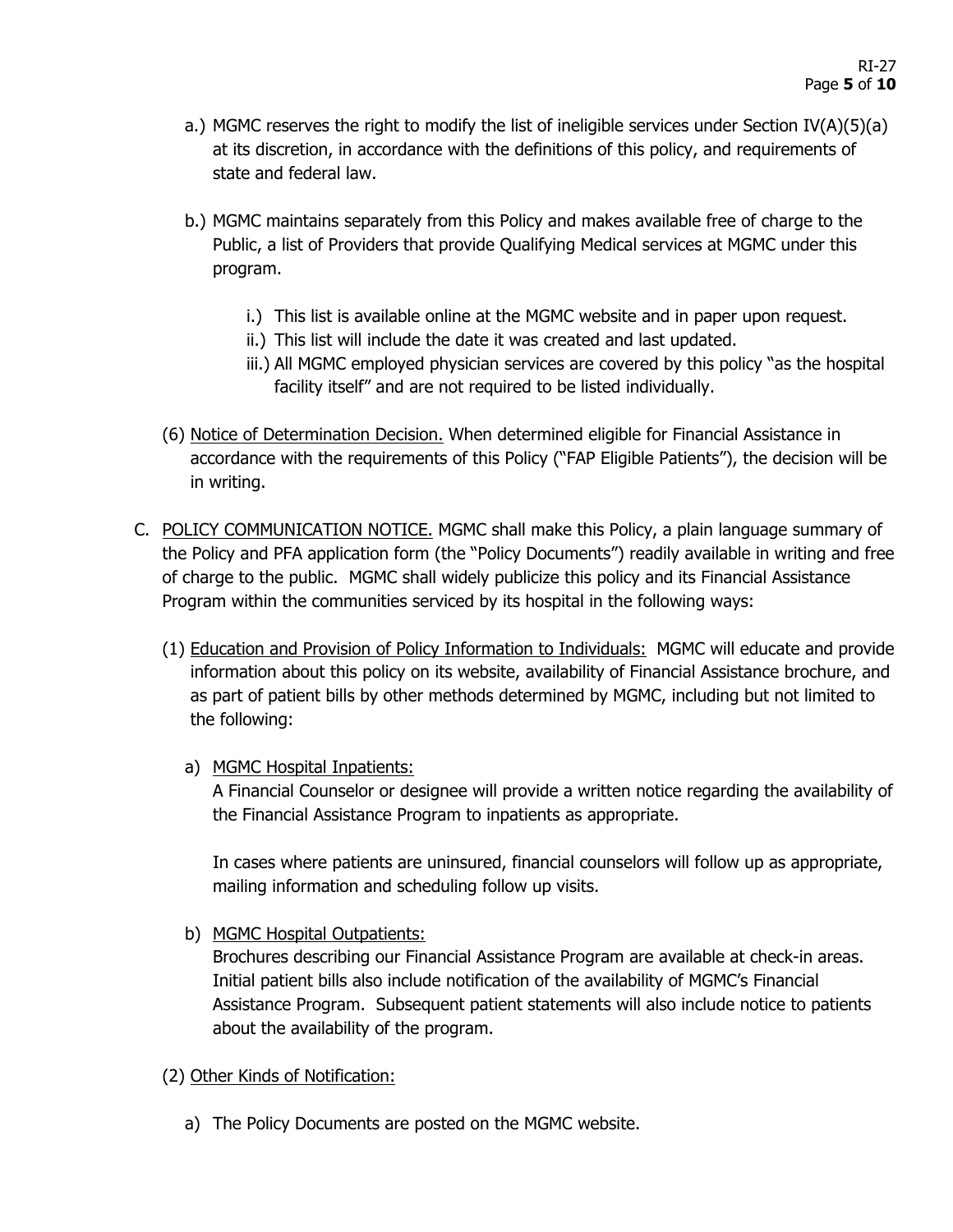- b) The Policy Documents are available in paper upon request and without charge either in person or by mail.
- c) Posted Notice in Facilities. MGMC posts conspicuous signage notifying individuals about the Financial Assistance Program in public areas. Areas with signage are at minimum: Central Business Office, Main Patient Access points, the admitting and registration waiting areas, Emergency Departments and at other appropriate locations. The posted guidelines are annually based on changes in the federal poverty guidelines.
- d) MGMC provides the Policy Documents to local community agencies (including but not limited to: KVCAP, Bread of Life Ministries, Family Violence Project and Mid-Maine Homeless Shelter) that can assist with informing and notifying residents of the community serviced by the hospital, who are most likely to require financial assistance about the Program.
- e) MGMC also makes financial counseling available to patients about their MGMC bills.
- f) MGMC provides information on this Policy and associated policies to appropriate MGMC administrative and clinical staff.
- g) MGMC encourages the referral of patients for financial assistance under this Policy by MGMC representatives or medical staff, registration personnel, financial counselors, social workers, case managers, chaplains and religious sponsors.
- h) MGMC encourages and supports requests for financial assistance under this Policy by a patient, a patient's Guarantor, patient's family member, close friend, designee or associate of the patient, subject to the limitations of applicable privacy laws.
- i) MGMC will respond to any oral or written requests for more information about this Policy made by a patient or any interested party.
- j) Non-discrimination. MGMC is committed to upholding the multiple federal and state laws that preclude discrimination of the basis of race, color, religion, sex, sexual orientation, including transgender status and gender expression, national origin, citizenship status, age, disability, genetic information, or veteran status in employment, provision of health care services and all other programs and activities, or any other classification protected by federal, state or local laws.
- k) Interpreter Services and Translation. The Policy Documents are available in English and in the primary language of populations with limited proficiency in English that constitute the lesser of 1,000 individuals or 5% of the community serviced by MGMC's primary service area. An electronic copy of the Policy Documents is available and will be provided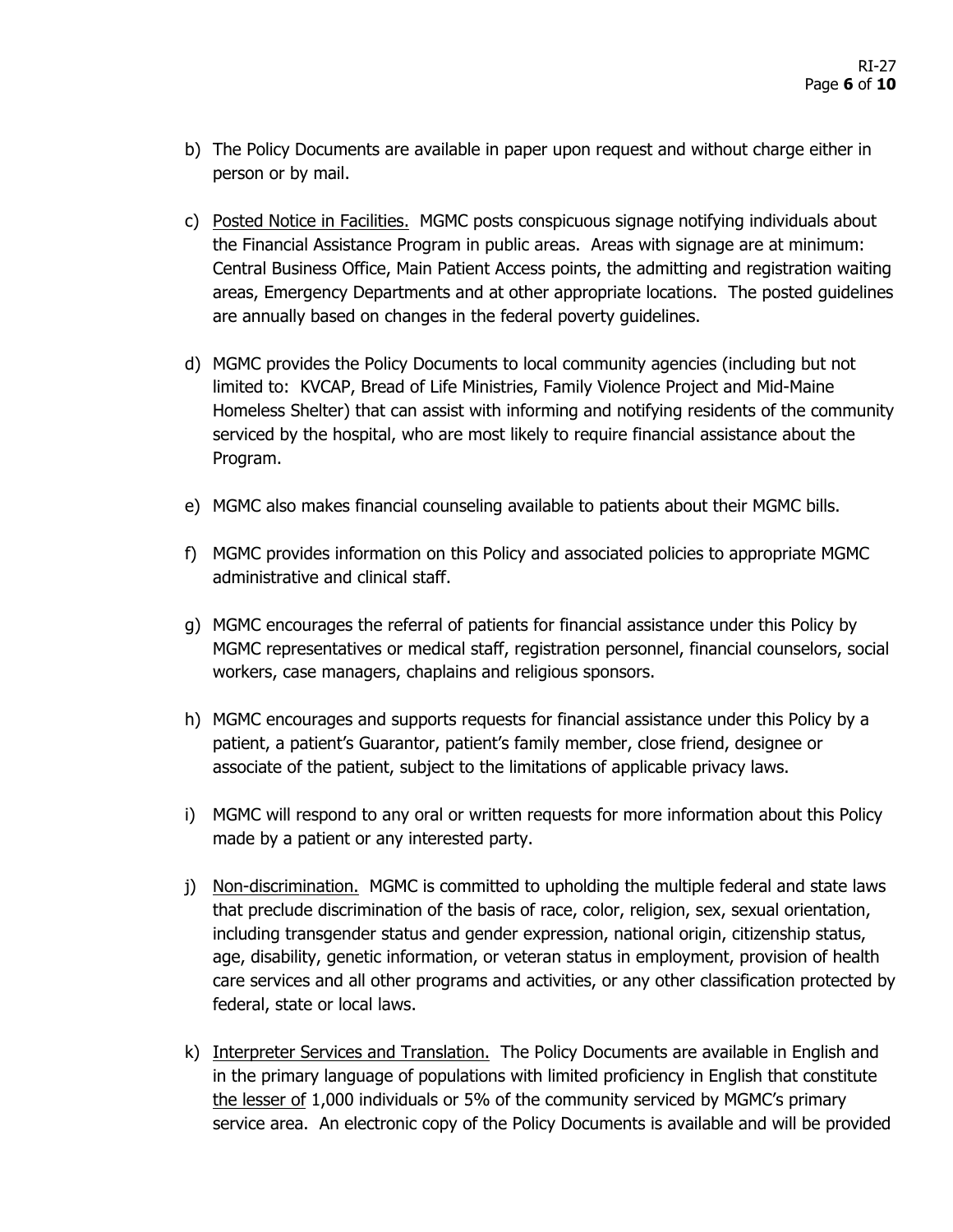by electronic mail upon request. MGMC will make reasonable efforts to communicate this Policy to persons it has reason to believe cannot read the notice or other materials. Likewise, translation and interpreter services are also available.

### D. PFA APPLICATION PROCESS:

- (1) All MGMC patients will be provided with a reasonable opportunity to apply for Financial Assistance under this policy.
- (2) PFA Applications are available on the MGMC website, Financial Counseling Offices, Central Business Office, and MGMC Primary Care physician practices.
- (3) PFA Applications will be submitted to the Financial Counseling team for review and processing. In order for balances to qualify for free care, they cannot be in collections more than 6 months.
- (4) Reasonable and necessary documentation to substantiate the Applicant's (household) income, household assets or that the Applicant is not covered by insurance or eligible for coverage by State or Federal Programs for Medical Assistance are required to be provided by the Applicant. Documentation required may include most recent federal/state tax return(s), bank statement(s), W-2, and pay stub(s).
- (5) Any health insurance coverage or third party payor responsible for the services that are being considered for forgiveness under this Financial Assistance Policy must make payment before Financial Assistance full or partial waiver will occur. Patients who participate in cost share programs or reimbursement plans may be required to provide proof of denial or noncoverage before balance(s) are considered eligible for forgiveness.
- (6) The Financial Counselors at MGMC's main hospital campuses; HACCC, and the Central Business Office are available to provide assistance in completing the PFA Application and other assistance application forms, including MaineCare Financial Assistance or other assistance/program applications. General inquiries can be first made of the MaineGeneral Central Business Office at (207) 872-4680 in Waterville, Maine.
- (7) In accordance with Federal Emergency Medical Treatment and Labor Act (EMTALA) regulations, MGMC shall not initiate screening any patient for Financial Assistance or obtaining payment information prior to the rendering of emergency services.

#### E. DETERMINATIONS:

- (1) MGMC will, within seven working days after the receipt of a completed PFA Application, send notification to the patient or responsible party as to the determination of eligibility under the Financial Assistance Program.
	- a) Approved determinations will indicate: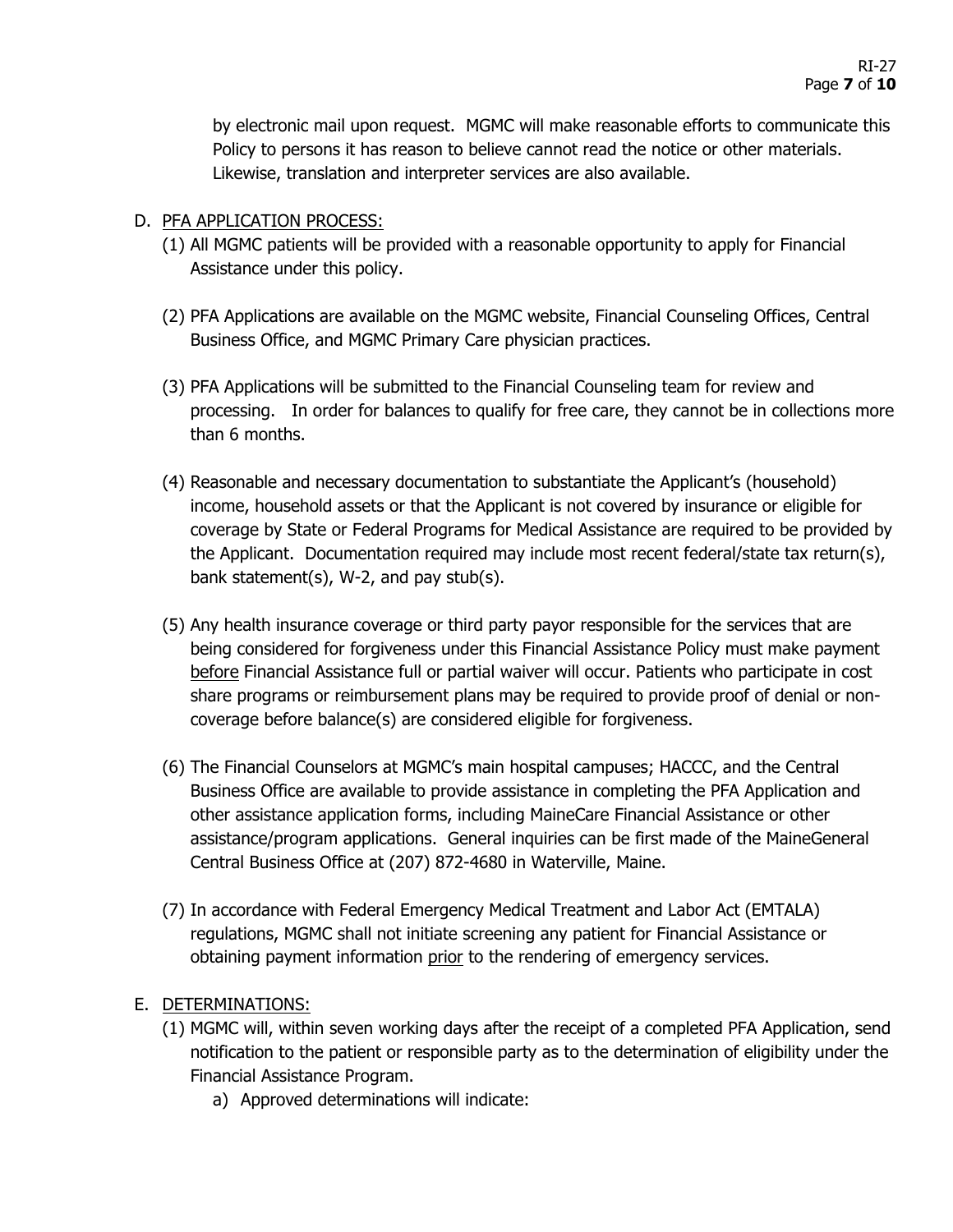- i.) The amount of services that will be provided at no charge, (Full 100%, Partial 1 AGB plus an additional 20% reduction of the adjusted balance or Partial 2 AGB reduction only);
- ii.) As applicable it may indicate enrollment in the Kennebec Valley Access to Care program to those who meet income and asset guidelines and who are a member of a participating primary care practice. All MGMC primary care practices participate;
- iv.) the date on which the determination was made; and
- v.) that the determination may be good for a maximum of 6 months from the received date of the initial application, depending on the medical needs of the patient.
- b) Denied Determinations: MGMC shall provide each Applicant who requests Financial Assistance under this policy and is denied in whole or in part, a written and dated Denial Notice, which shall include:
	- i.) a statement of the reasons for the full or partial denial;
	- ii.) a statement that the Applicant has a right to appeal and have a fair hearing
	- iii.) a description of how to obtain a hearing; and
	- iv.) the name and telephone number of the person who should be contacted, should the provider/patient have questions regarding the Notice of Denial.
- (2) Appeal. Applicants who are denied free care have the right to request a Fair Hearing. Applicant or his/her representative may request a hearing verbally or in writing by contacting the Administrative Hearing Unit, Maine Department of Health and Human Services ("DHHS"), within 60 days from the date of the MGMC written notice of denial.
	- a) Applicants will be instructed to call or send appeal requests to:

**Administrative Hearing Unit Department of Health and Human Services 11 State House Station Augusta, ME 04333-0011**

### **Tel.: (207) 624-5350 TTY Users: Dial 711 (Maine Relay) \* Important: Applicants need to provide DHHS a copy of the MGMC denial notice.**

- (3) Deferral of Determination:
	- a) Under the conditions specified in paragraphs (b) below, a determination of qualification for Financial Assistance may be deferred for up to 60 days, for the purpose of requiring the Applicant to obtain and present evidence of ineligibility for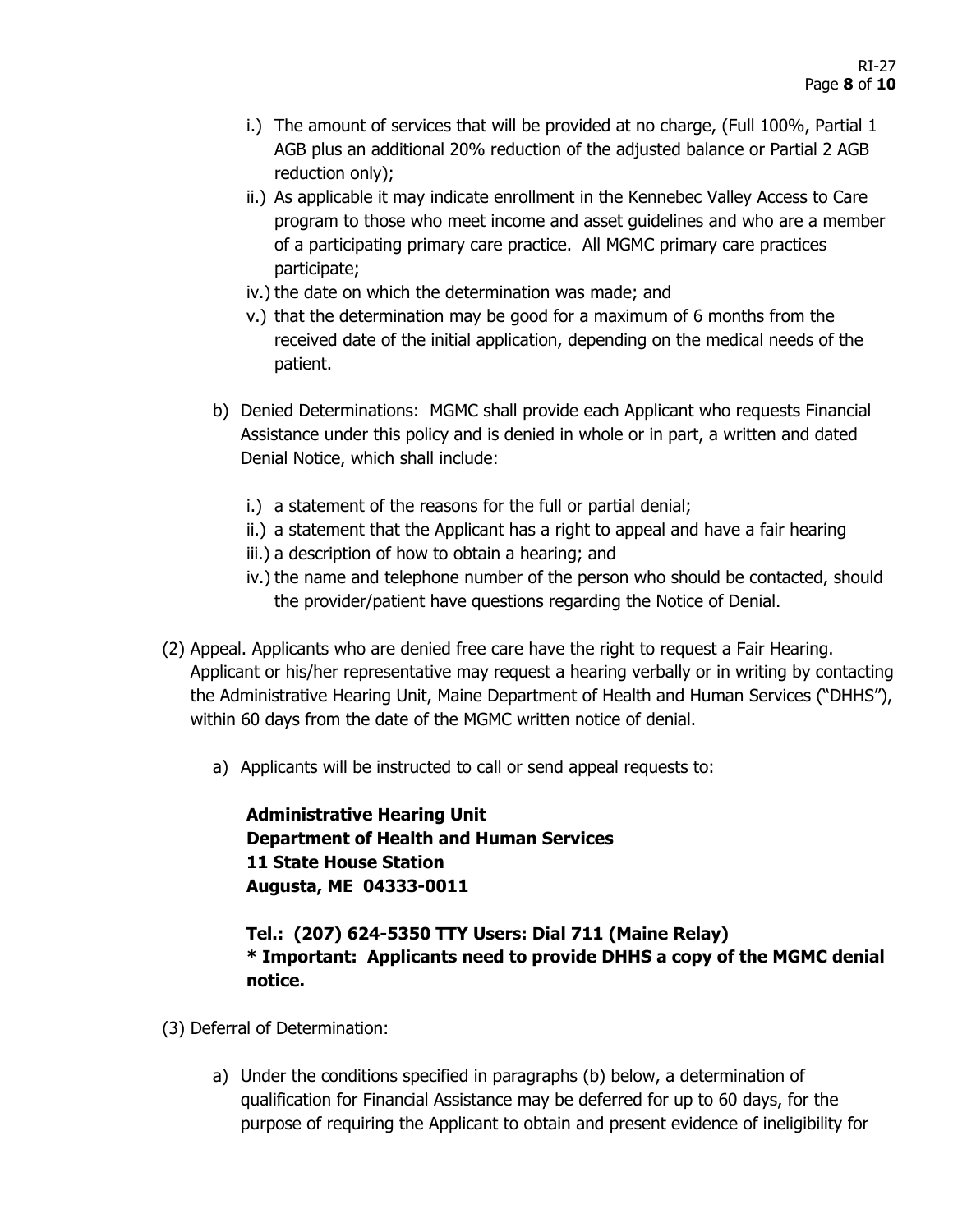medical assistance programs or to verify that the services in question are not covered by insurance, or as set forth in section 3(b) below.

- b) If an Applicant for Financial Assistance, who meets the income guidelines and who is not covered under any state or federal program of medical assistance, meets any of the following criteria, qualification for the program shall be deferred:
	- Age 65 or over
	- Blind
	- Disabled
	- A member of a family in which a child is deprived of parental support or care due to the following criteria and the individual's income is less than the guidelines.
	- Death of a parent;
	- Continued absence of the parent(s) from the home due to incarceration in a penal institution; confinement in general; chronic or specialized medical institution; deportation to a foreign country; divorce; desertion or mutual separation of parents; unwed parenthood; or
	- Unemployment of a parent who is the principal wage earner.
	- Individuals under 21 whose parental income is less than the guidelines.
	- Pregnant women whose income is less than the MaineCare pregnancy coverage income guidelines.
	- A child up to the age of one year who is born to a woman who meets any of the above criteria.
	- An individual between 18 and 65 years of age who does not meet any of the above, but who is a resident of the State of Maine and whose income meets eligible guidelines for MaineCare (Medicaid).
	- An individual between 18 and 26 years of age, who was in Maine Foster Care through the age of 18 years.
- c) If an individual does not meet any of the criteria specified at Section  $E(3)(b)$  above, but the facility is unable to determine the coverage of the individual and has a reasonable basis for believing that the individual may be covered by insurance or eligible for federal or state medical assistance programs, it may defer the determination concerning Financial Assistance until such coverage is determined or denied.
- d) If an individual with household income between 151%-225% FPL; requesting financial assistance, appears to meet the criteria above and does not cooperate in the completion of an application for state or federal assistance, the application for free care may be denied.
- e) The financial Assistance Unit at MGMC will be available to assist patients with completing applications for various assistance programs. Patients identified as needing help with